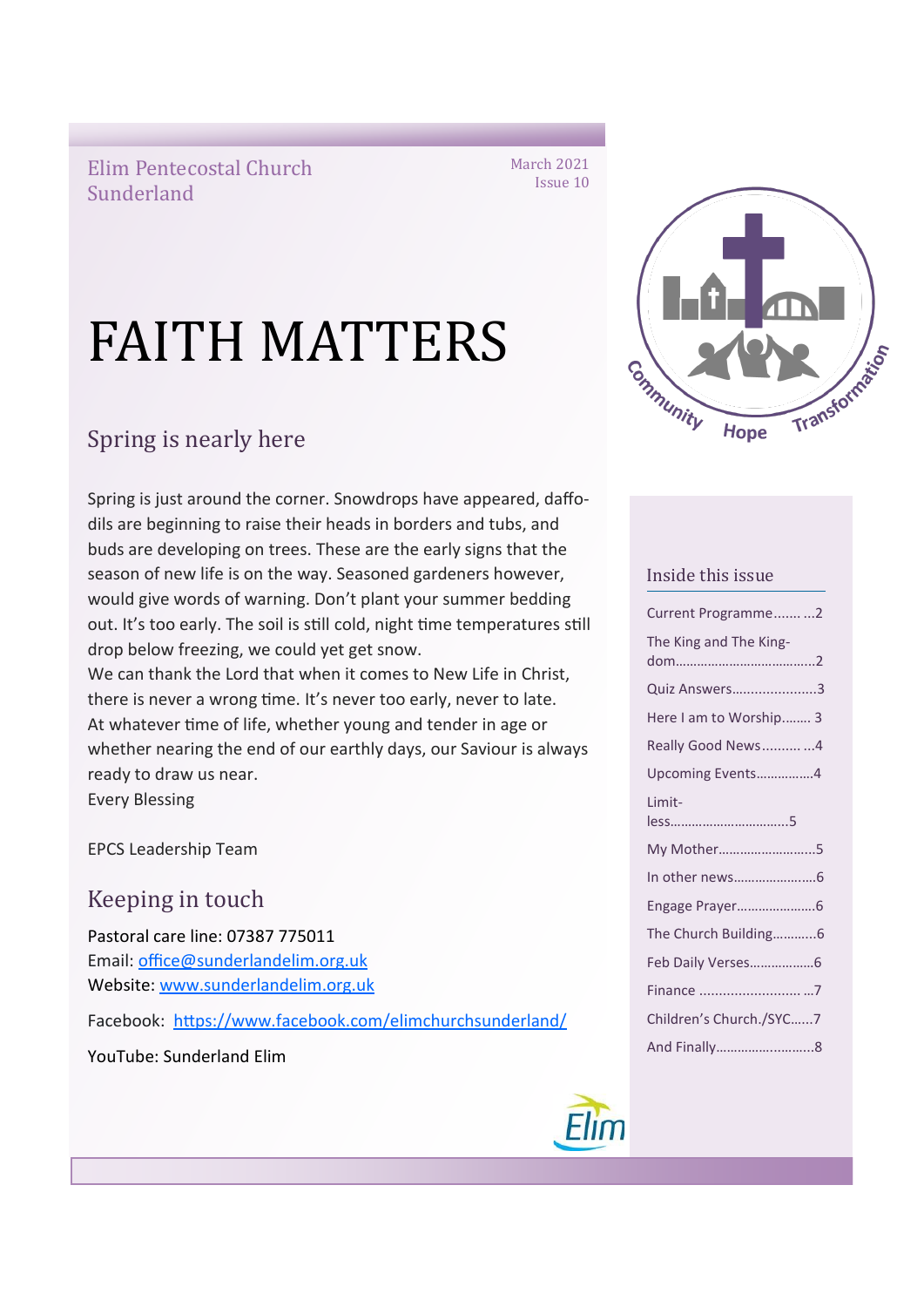

# The King and Kingdom

In Matthew 5:38-48, Matthew records the teaching of Jesus to a Jewish audience. Jesus is teaching them a new way of living, kingdom living, living like the king! Israel were, and still are, God's chosen people or instrument to take the light and knowledge of the eternal God and Father to a world living in darkness.

Sadly they had kept that light and knowledge for themselves believing themselves to be God's one and only favourites. Jesus is teaching them that they have this calling to take this light to all people (Gentiles) and that God has no favourites. Jesus is showing them the way that all may come into a relationship with the living God

*"Love your enemies" and "pray for those that persecute you" that's responding with kingdom life not reacting.*

#### **Current Programme**

#### **Sunday**

11am Published on Facebook and YouTube

12noon After Service Catch Up Zoom.

**Wednesday** 7.30pm

Alternating between Prayer Meeting and Reflections

#### **Mon to Fri**

Really Good News Stories (Facebook Page)

Daily Verse (Text)

**Saturday**  Weekend Worship

Please get in touch for more details

In Matthew 5, Jesus is teaching the way of life kingdom people should live, not religious adherence to laws or regulations. Jesus is carving a way through the laws and writing's passed down to the Jewish people. He teaches in verses 17-20 that He has come to bring fulfilment of the law. Living righteously is not found in the religious observance of laws etc. but from hearts overflowing with the kingdom life of God. Jesus is teaching something quite radical "Love your enemies".

He gives many examples in this chapter, here are three in particular; V38-39 Being struck on right the cheek with the back of the hand was not just an act of violence but one of deep insult. The one doing the striking was declaring the abused as being worthless, a slave, a child or, even in those days deeply insulting, a woman! Jesus says "turn the other cheek" and let them do it again, showing that you fully understand the insult but that you are their equal by not showing violence in return.

V40 If someone wants to sue you and take you to court for the shirt off your back, give your coat also! We need to understand that in those days most people had only two garments. An inner garment, their tunic or shirt and an outer garment, their coat. By doing this you are not showing a violent reaction but showing them up for the shame they have shown by leaving you naked.

V41 The Jewish people were a nation who had been invaded by the Romans who enacted many laws that made life difficult. The law allowed a soldier to force any person to carry his baggage and equipment for up to one mile. Jesus said carry it for two miles. In other words don' huff and puff, planning violent revenge as many Jews had done by joining some resistance movement. Instead copy your generous God go a second mile and astonish the soldier!

How does kingdom living affect us today? Do we **react** to situations with anger, resentment, determined to get your own back. Or do we **respond** with kingdom action from the heart.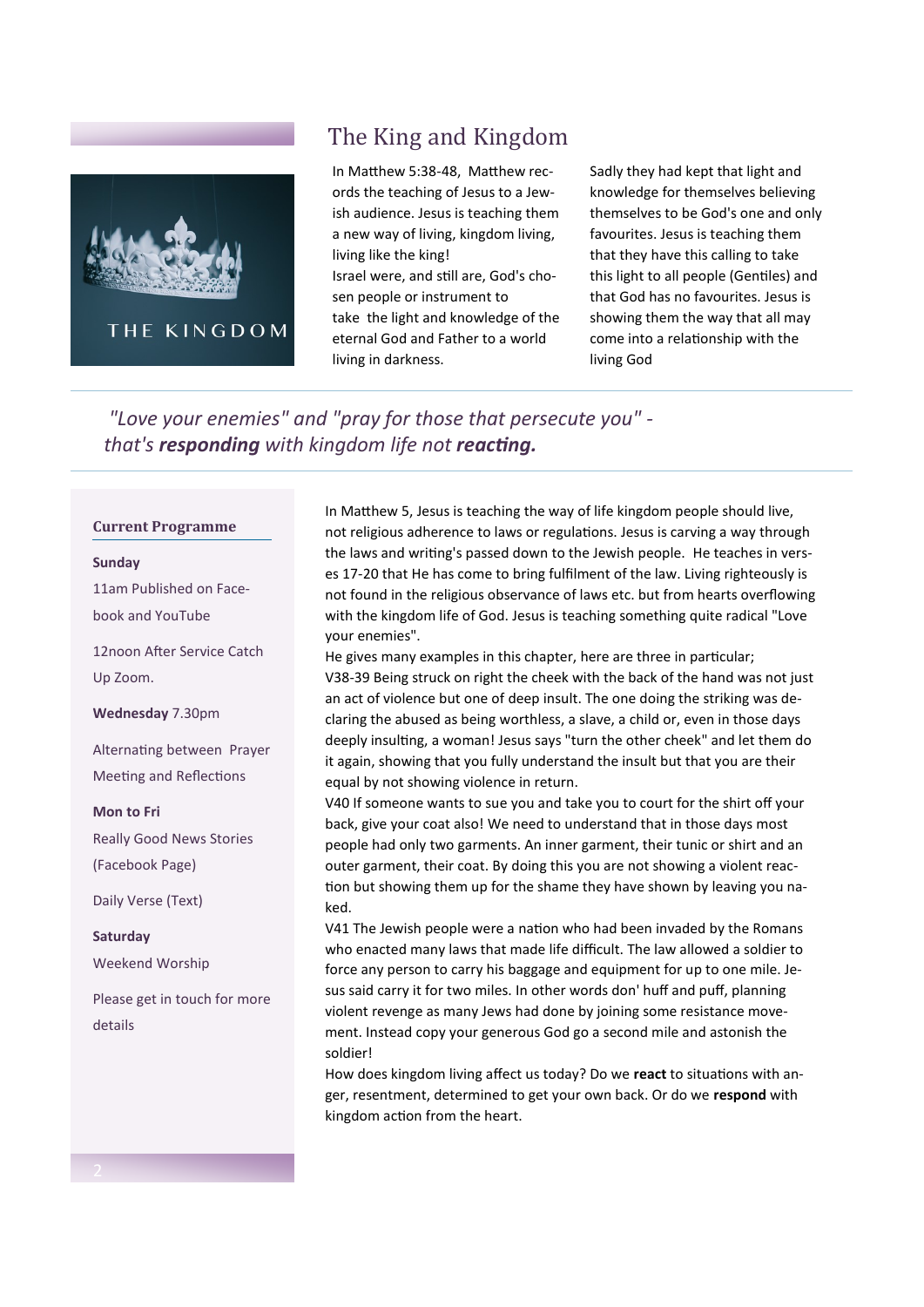# All Age Quiz Night Answers

### **Around the World**

1. Which of the following is considered poor etiquette in Japan? Answer: Placing your chopsticks upright in your food 2. What is the name of the river in Sunderland? Answer: Wear 3. In which country is the number 4 considered unlucky? Answer: China 4. In which country does nodding the head up and down mean 'no' rather than 'yes'? Answer: Bulgaria 5. What country has the most time zones? Answer: France

### **Through the Decades**

1912 Which ship famously sank after hitting an iceberg? **Titanic** 1922 Which ancient Egyptian pharaoh was dug up? **Tutankhamun** 1935 What country invaded Ethiopia? **Italy** 1948 Who was assassinated in New Delhi in 1948? **Mohandas Gandhi** 1959 What became the 50th U.S. state? **Hawaii** 1961 Who was the first person to go into space? **Yuri Gagarin** 1972 What city hosted the Summer Olympics in 1972? **Munich, West Germany** 1983-85 What country had a famine that killed over 400,000? **Ethiopia**.

1997 In what city did Princess Diana die? **Paris** 2005 'Me at the Zoo' was the first video to be shown on which social media platform? **You Tube** 

### **Guess Who**



- 1. Sinach
- 2. Chris Cartwright
- 3. Bing Crosby
- 4. Emma Watson
- 5. Laa Laa

#### **Here I am to Worship**

Light of the world You stepped down into darkness Opened my eyes let me see Beauty that made this heart adore You Hope of a life spent with You

#### [Chorus]

And here I am to worship Here I am to bow down Here I am to say that you're my God You're altogether lovely Altogether worthy Altogether wonderful to me

King of all days Oh so highly exalted Glorious in heaven above [Humbly you came to the earth](https://genius.com/Chris-tomlin-here-i-am-to-worship-lyrics#note-4890915)  [you created](https://genius.com/Chris-tomlin-here-i-am-to-worship-lyrics#note-4890915) [All for love's sake became poor](https://genius.com/Chris-tomlin-here-i-am-to-worship-lyrics#note-4890915)

#### [Chorus]

Here I am to worship Here I am to bow down Here I am to say that you're my God You're altogether lovely Altogether worthy Altogether wonderful to me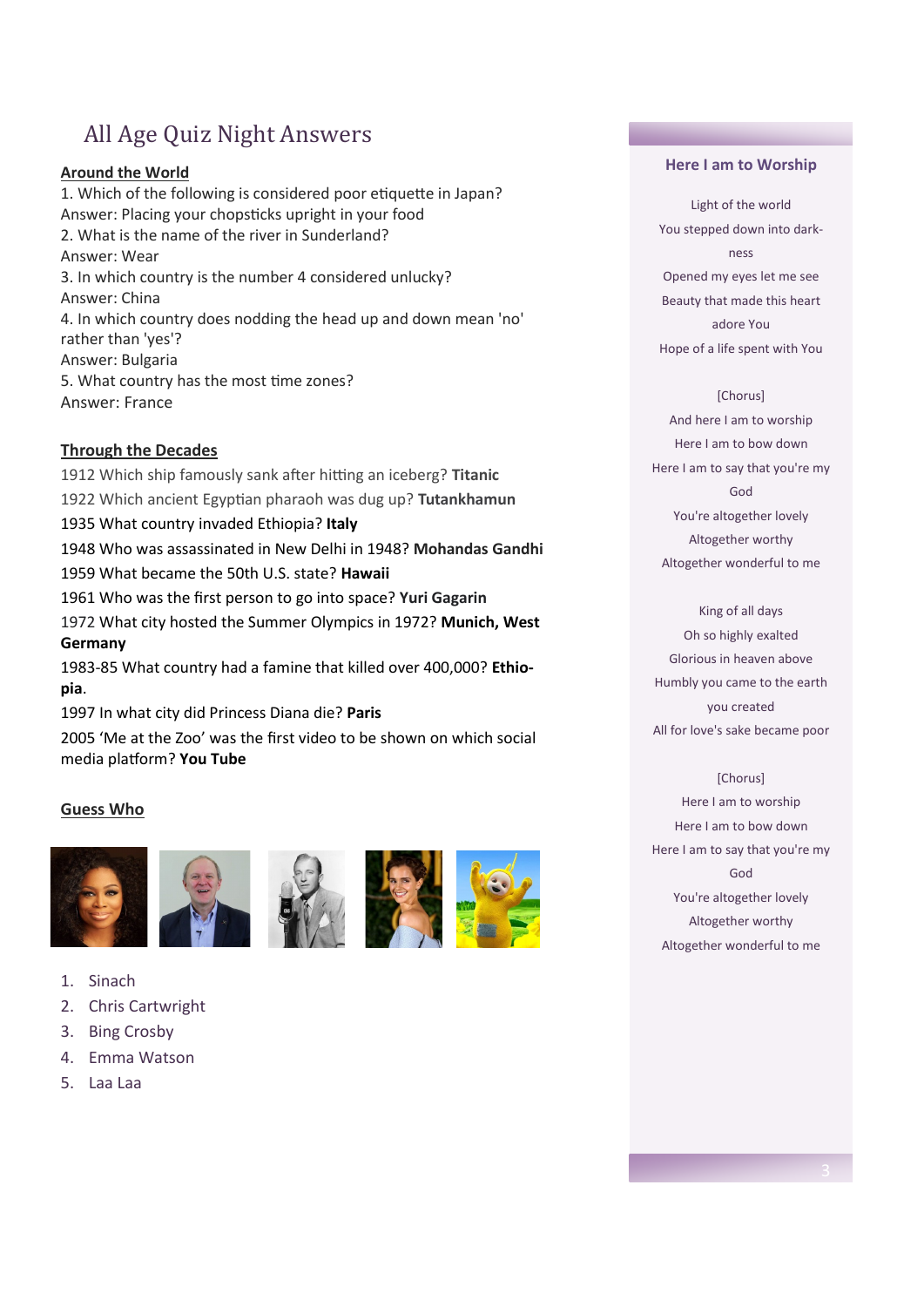

### **God's Word**

#### **Romans 1 16**

For I am not ashamed of the gospel, for it is the power of God for salvation to everyone who believes, to the Jew first and also to the Greek.

#### **Luke 4 43**

But he said to them, "I must preach the good news of the kingdom of God to the other towns as well; for I was sent for this purpose."

#### **Mark 16 15**

And he said to them, "Go into all the world and proclaim the gospel to the whole creation.

# Really Good News

As we advance into a decade of mission as 'one movement on one mission', online opportunities present us with the potential to reach more people with the gospel than any other evangelistic initiative Elim has ever done. Now that's an advance! As you may have guessed we are rather enthusiastic about the **Really Good News** Stories. Posted on Facebook each day are 90 second stories of the impact God has made to individuals. Can we encourage you to reshare them. The potential as a denomination to reach millions

with the gospel is near not far.

March 28th Elim prayer and the wonderful Sarah Whittleston are hosting a live prayer event. We would love to see as many people interceding for those people who don't know Jesus as possible. The event will run for 1 hour online from 7-8pm. This will be followed up with 4 special broadcasts, Good Friday Service, Kids Service, Easter Sunday morning service and a Sunday evening event.

# Upcoming Events

**Visiting Speakers:** This Sunday we have Pastor John Bullock sharing God's word. Paul Hudson will be speaking on the 14th and 28th.

#### **Really Good News:** Daily

Elim's outreach campaign. During March 60sec daily testimonies will be posted on Facebook for you to share with friends. Please encourage them to join the Good Friday and Easter Sunday Services.

**Engage Prayer:** Thursday 11th March See page 6 for details

**Alpha Team Training :** Sat 20th and Sat 27th March If you have a passion for people and want to journey with them as they explore spiritual matters, please let us know.

**Easter Services:** Good Friday 7pm on Facebook/YouTube Kids Service Sat 3rd 2pm in building Easter Sunday 11am on Facebook/YouTube.

**Alpha Online:** On 21st April we will be starting an online alpha course running until 7th July.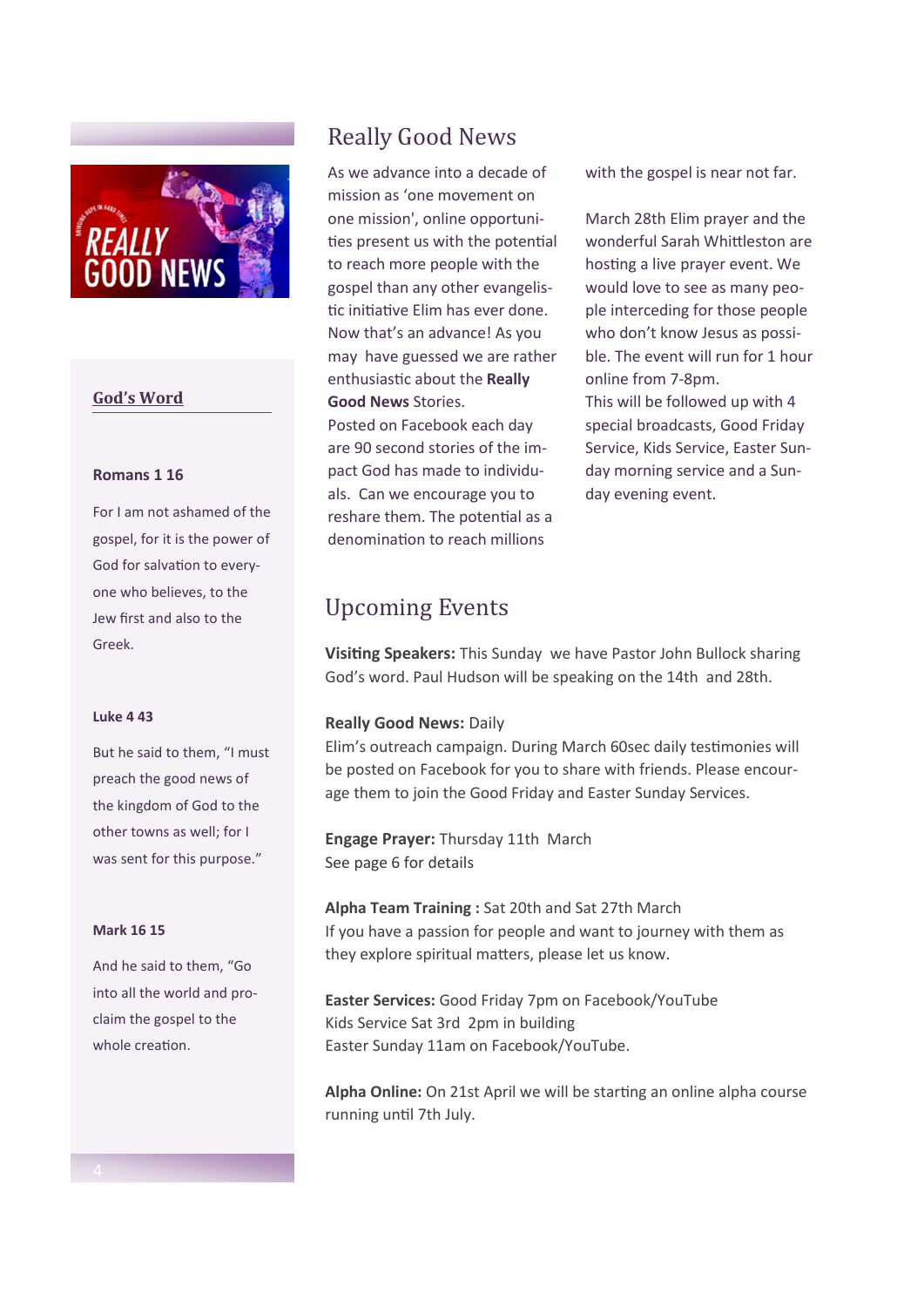# Limitless



In February Limitless hosted a live online event called Limitless One. It was wonderful to see so many young people from all over the UK coming together online. During the Friday evening at least 24 young people made a first time response to the gospel (these were those who responded and clicked through to pray with the team online following their response). In all,

82 young people received one-to-one prayer ministry with the online teams, and 598 signed up to participate in the seven spiritual practices the following week! Following Friday's session, Limitless engaged in a week of learning new spiritual practices to help young people follow The Way of Jesus together…. Scripture, Community, Silence & Solitude, Lament, Simplicity & Generosity, Fasting & Prayer and Sabbath. You can see these videos on our Facebook page or on our YouTube Channel. Please pray that God will use this series to help young people everywhere practice The Way of Jesus and that leaders would be supported in their discipleship of their young people by helping them to engage with these life-giving practices.

# In Other News

### **Weekend Worship** T

Throwback Thursdays were a great success last year and we enjoyed the memories that the various pictures evoked. For this year we are trying something new. Welcome to **Weekend Worship.** Each Saturday we'll be sharing worship songs from various artists and different genres on our Facebook Page.

#### **Wedding Bells**

Sue and Rob can now confirm their wedding will take place in Manchester on 17th April 2021. We are so excited on their behalf and will be praying that the forthcoming arrangements etc. go to plan.





#### **My Mother**

I love her so much, my mother. She's always in my heart. Even though we argue, we'll never be apart.

She can tell when I have problems. She knows when I am down. She's always there to cheer me up and take away my frowns.

At times when I get mad at her, it's hard to stay that way. Only because she makes me laugh every passing day.

I love my mother with all my heart, but this she does not know. Sometimes I want to tell her, but I'm afraid to let it show.

Shameka Martin

HAPPY MOTHER'S

DAY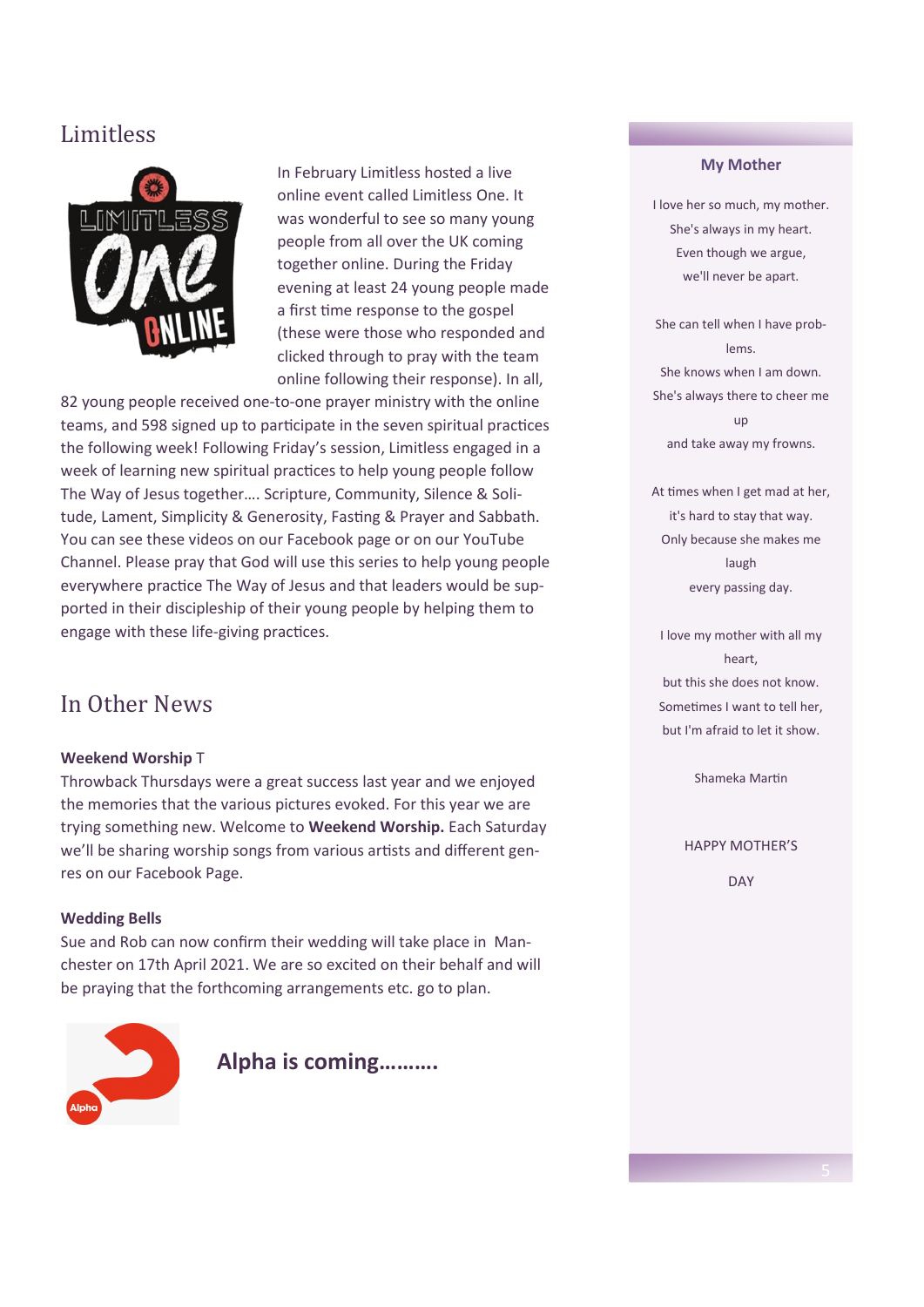### A Selection of February Daily Verses

The Lord will guide you always; he will satisfy our needs in a sun-scorched land and will strengthen your frame. You will be like a well-watered garden, like a spring whose waters never fail.

Isaiah 58:11

For as high as the heavens are above the earth, so great is his love for those who fear him; as far as the east is from the west , so far has he removed our transgressions from us.

Psalms 103:11-12

The Lord confides in those who fear him; he makes his covenant known to them.

Psalms 25:14

### Engage Prayer.

This Engage Prayer day on Thursday 11 March will include two unified times of prayer hosted online on the Elim YouTube and Facebook channels.

### **7.30am - Morning prayer, devotions and communion**

Led by Lynda & Jason Heron, pastors at Northampton Elim. Start your day with us as we focus on Jesus and invite the Spirit to lead us afresh.

### **7.30pm - Evening prayer and worship**

Join us and invite others from your church to join this live event, with Elim Sound's Helen Yousaf facili-



tating worship and Yinka Oyekan (President of the Baptist Churches) leading us in prayer. The Elim Prayer Team will host the evening along with of guest contributors from across Elim.

# The Church Building

We are pleased to report that the lights in the Red Carpet room are now in good working order and wish to express our thanks to Alex Young for the several evenings he has given of his time to trace the fault.

We have been working closely with the management board at Elim Headquarters re the rear wall/damp issue. The more we look the more we discover. Elim headquarters have approached 2 Quantity Surveyors seeking their Fee Proposals in connection with the works required at your church.

The services HQ feel we need would include the following;

- 1. Initial visit to site to evaluate the scope of works
- 2. Preparation of 'Schedule of Works'
- 3. Assemble Tender List to ensure we get back min 3 Good Tenders
- 4. Produce a Tender Report
- 5. Allow for 2No. Valuations
- 6. Final Account

We are extremely grateful for Headquarters support in this and their 'taking the burden' for the decision making. We will continue to trust the Lord for the finance when the time comes.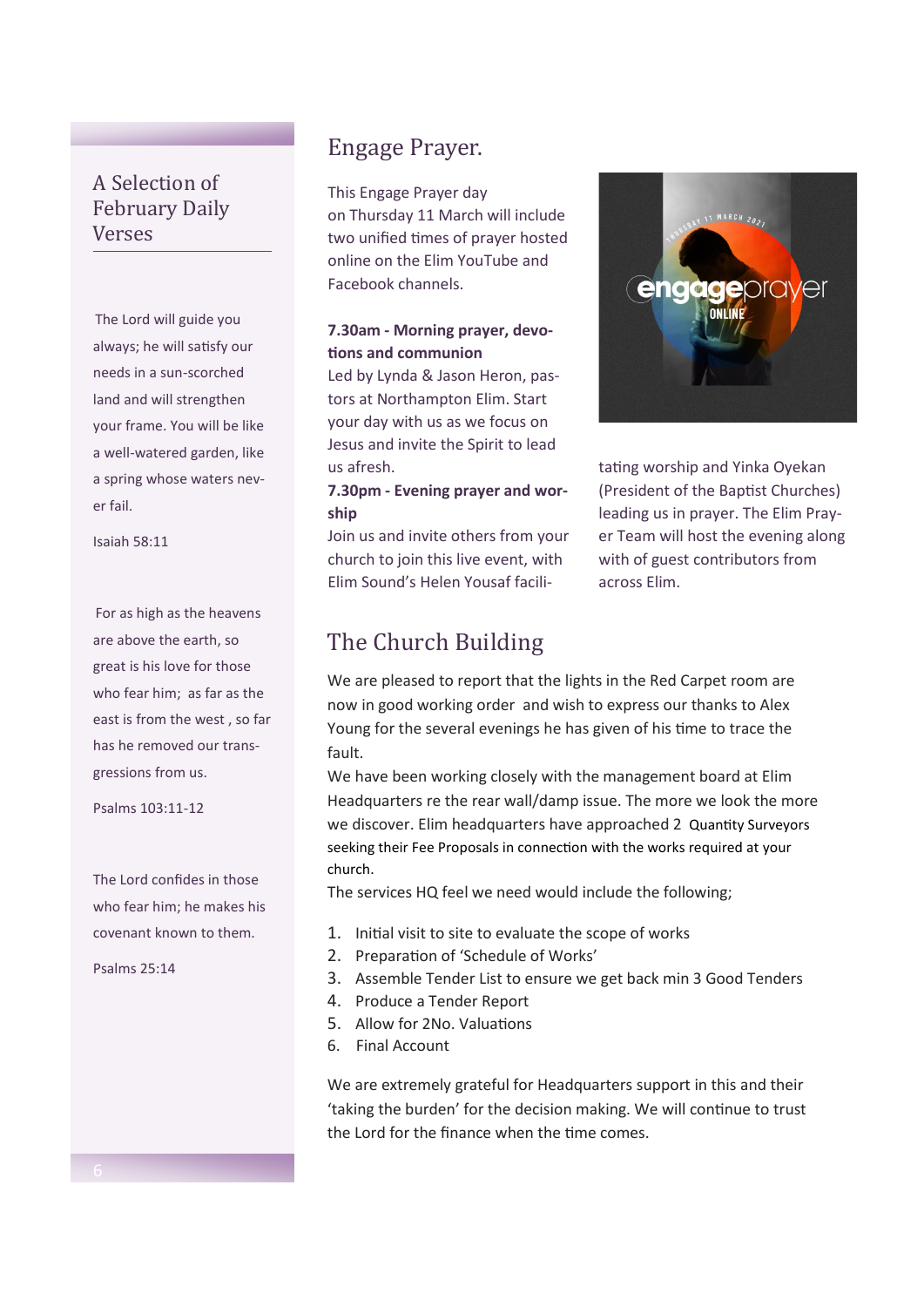# Finance

#### February: Income £1890.20 Expenditure £1119.83

Can we please ask that you prayerfully consider your giving? Some of our members have set up standing orders for which we are thankful. If you are a member or regular attender and are not giving currently due to not being able to attend, could please get in touch so we can look at alternatives.

### Children's Church and Sunday Youth Church

What an amazing group of children and young people we have! As school became online for most they have adapted amazingly. We have been blessed to be able to deliver activities bags at the end of January ready for our children and young people for them to have over the half term holiday.

Through the WhatsApp group, our parents shared lovely experiences which the children had been up to throughout the week, including drawings, prayers, stories, pictures, playing games and jigsaws, bike rides, den building, pancakes and so much more! Please keep an eye on our Facebook page and website for the images of the work our children produce.

Children's Church have studied Creation and have commenced a series on The Fruits of the Spirit. The latest new worship song, I Give You My Hallelujah by Hillsong Kids, has been a big hit. SYC have also studied the Fruits of the Spirit and how the Fruits

shine in our lives as we build our relationship with Jesus. Since we have now been in online for nearly a year, we have consulted with our young people to find out what changes we can make to best serve them. We are going to increase our SYC zooms to fortnightly live SYC lessons, accompanied by songs for worship and a thought for the week on the alternative weeks. Our live zoom sessions will include Bible teaching, challenges, games, prayer, quizzes and so much more. We are grateful that we have been able to connect with our children and young people through Zoom. This has been a great opportunity for the children and young people to share what they have been up to and see each other. It is also a time for us to connect and build our knowledge of the Bible and a time for the children and young people to give prayer requests.